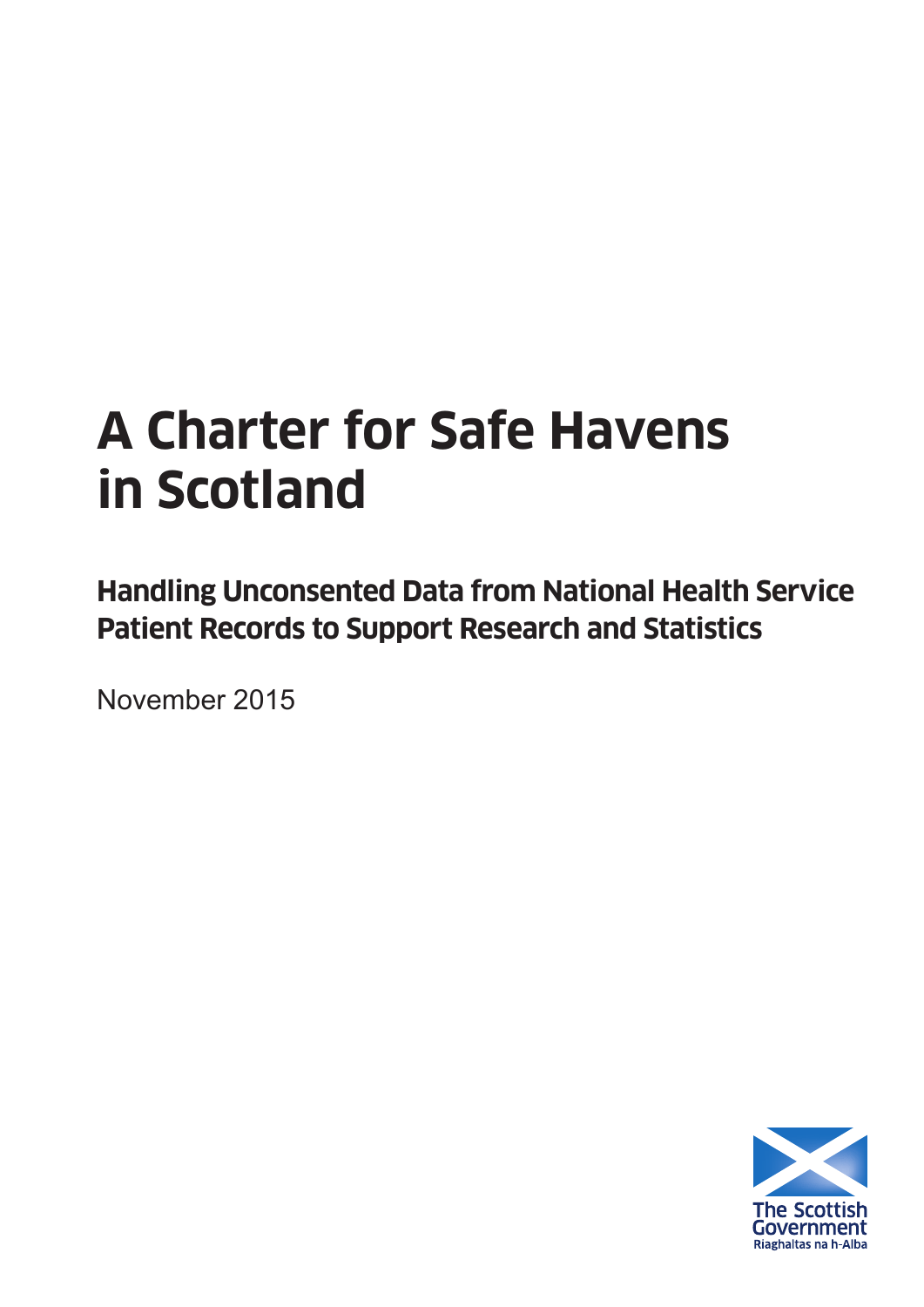# **Purpose**

The information held in electronic patient health records offers enormous opportunities for research that can lead to more effective, safer health services and treatments, and better understanding and new insights into the causes and development of diseases. Whilst the public are generally very supportive of the aims of health informatics research (research using electronic health records), there is significant public concern about how the data in their health records might be used, who has access to these data, and that as a result of this research their privacy and confidentiality may be compromised.

In order to address these concerns and support health informatics research, a robust governance framework has been developed to ensure that health informatics research in Scotland is ethical, in the public interest, scientifically sound, and patient identity and privacy are appropriately protected. 'Safe Havens' are a crucial element of this framework in order to protect identity and privacy and facilitate health informatics research.

This charter sets out the agreed principles and standards for the routine operation of Safe Havens in Scotland where data from electronic National Health Service (NHS) patient records can be processed, linked with other data and analysed to support research when it is not practicable to obtain individual patient consent while protecting patient identity and privacy. It also describes, at a high level, how Safe Havens will work together across Scotland on collaborative research projects as part of a federated network.

# **Background**

Health research can be conducted very efficiently and effectively through the use and linkage of routinely collected data held in electronic patient records. Many important health research studies may only be amenable practically using this approach. Through health informatics research, new knowledge can lead to improvements in health by, for example, understanding better the causes of disease, the effectiveness of drugs, or the impact of health services<sup>1</sup>. However, alongside the potential benefits and opportunities, there are significant public concerns that patient privacy and confidentiality could be compromised through the use of these data and/or the data could be misused.

<span id="page-1-0"></span>In order to address these concerns, health informatics research must be wellcontrolled and encompass robust governance processes that ensure NHS data are

<sup>1</sup> Health Informatics Research Advisory Group (2015). A Health and Biomedical Informatics Research Strategy for Scotland; Enhancing research capability in health informatics for patient and public benefit. *<http://www.gov.scot/Resource/0047/00475145.pdf>*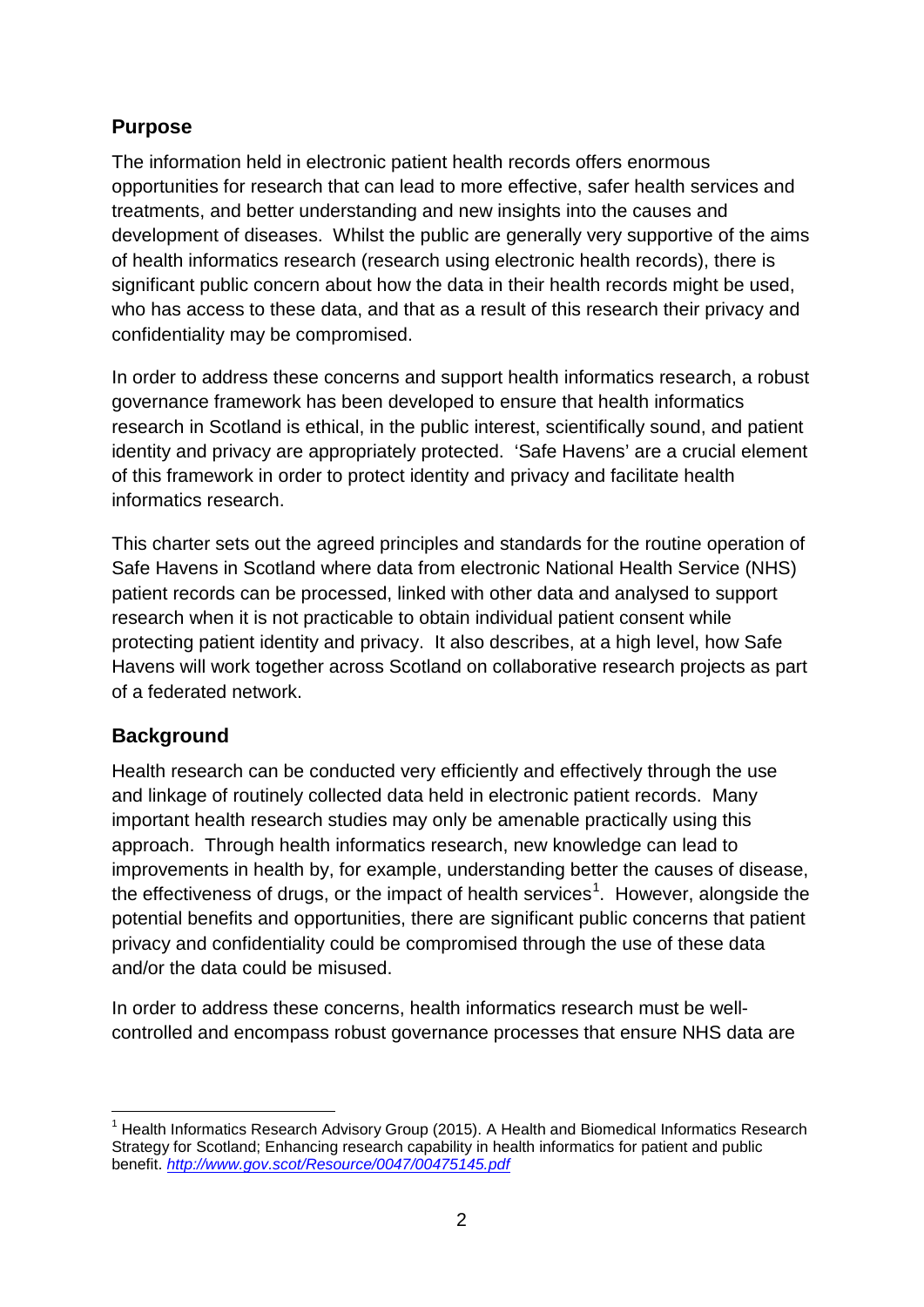only used for approved purposes and to safeguard patient identity and privacy<sup>[2](#page-1-0),[3,](#page-2-0)[4](#page-2-1)</sup>. The governance processes must be such that they provide assurance to patients, the public, and NHS organisations that hold the source data and have legal responsibilities for protecting them, that data from electronic patient records can be used safely and in a trustworthy way without compromising patient identity and privacy.

The establishment of Safe Havens has been acknowledged as a means by which robust controls and safeguards can be put in place<sup>1,2,3,4</sup>. Safe Havens operating under an accreditation framework have been considered to be the most appropriate environments to facilitate research using de-identified (also termed 'pseudonymised') data from electronic patient records when it is not practicable to obtain specific consent from the individuals for the use of data in their records<sup>4</sup>.

Safe Havens are specialised, secure environments supported by trained, specialist staff where data in electronic patient records can be processed and linked with other health data (and/or non-health-related data) and made available for analysis to facilitate research while protecting patient identity and privacy. Risk of identification is minimised through 'pseudonymisation' of the data, stripping away information that is not required for the research study and information that would allow individuals to be identified directly (for example, names, addresses), and also through the robust safeguards in operation at the Safe Haven to protect patient identity. These safeguards include the separation of the indexing/linking platforms, where deidentified data are linked, and the analytical platforms where the newly created linked de-identified datasets can then be analysed (see Figure 1). The safeguards also include the use of agreed formal standard operating procedures by the Safe Haven support staff with compliance monitored. Furthermore, access to the data in the Safe Haven is tightly controlled; only approved and vetted researchers are permitted access to undertake analyses and the source data are never released from the Safe Haven. These safeguards are described in this charter.

<span id="page-2-2"></span><span id="page-2-0"></span><sup>&</sup>lt;sup>2</sup> Thomas & Walport (2008). Data Sharing Review.<br>http://webarchive.nationalarchives.gov.uk/+/http:/www.justice.gov.uk/docs/data-sharing-review.pdf  $\frac{3}{3}$  UK Administrative Data Research Network (2012). Improving Access for Research and Policy. http://www.esrc.ac.uk/files/publications/themed-publications/improving-access-for-research-and-<br>policy/<br>coldinations/informations/increased:

<span id="page-2-1"></span>Caldicott (2013). Information: to Share or Not to Share? The Information Governance Review. [https://www.gov.uk/government/uploads/system/uploads/attachment\\_data/file/192572/2900774\\_InfoG](https://www.gov.uk/government/uploads/system/uploads/attachment_data/file/192572/2900774_InfoGovernance_accv2.pdf) [overnance\\_accv2.pdf](https://www.gov.uk/government/uploads/system/uploads/attachment_data/file/192572/2900774_InfoGovernance_accv2.pdf)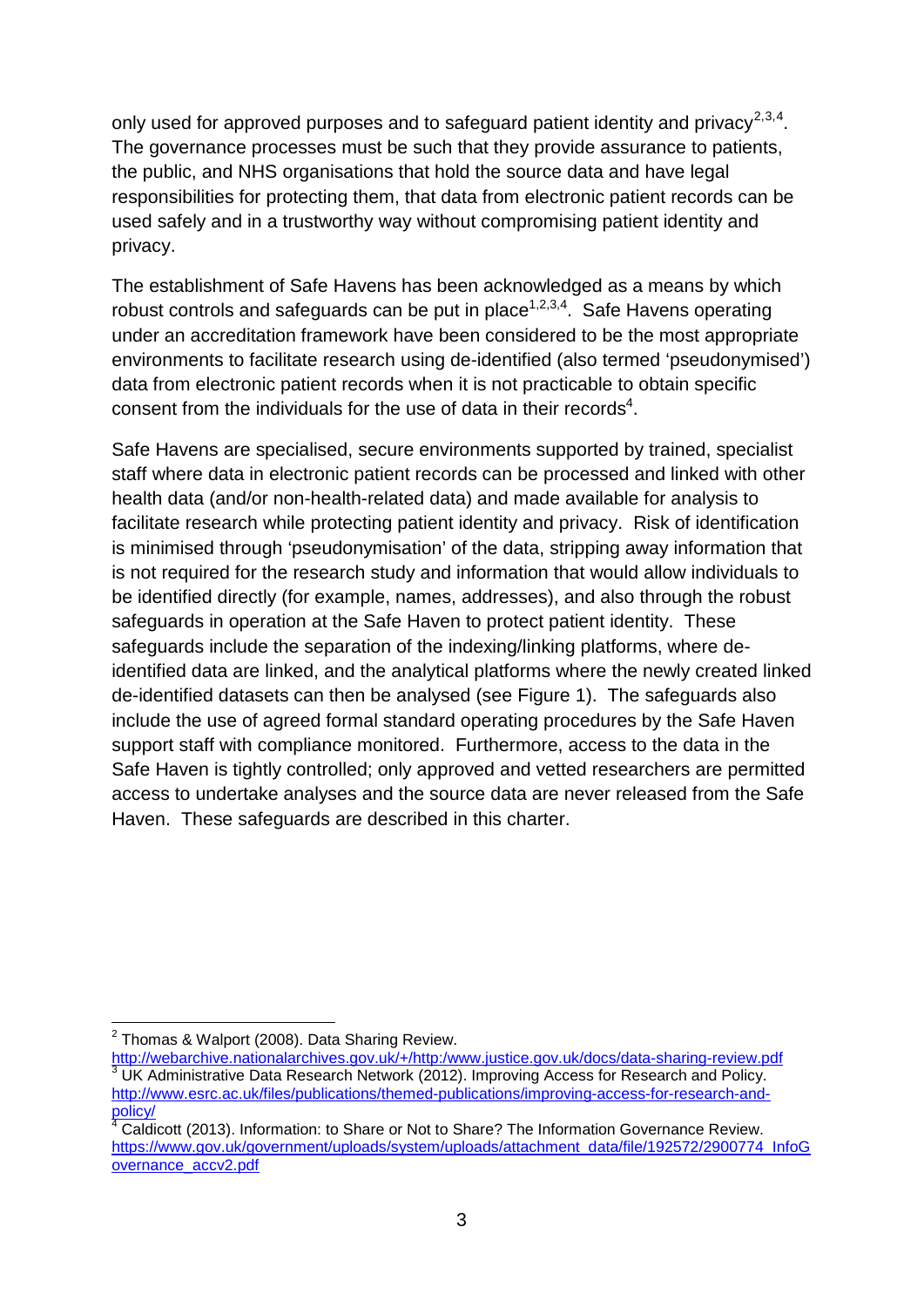The Safe Havens in Scotland that handle data from NHS patient records for research operate within a robust research governance framework. Firstly, they can only receive and process data under the express agreement of Data Controllers<sup>[5](#page-2-2)</sup> – the NHS or other organisations holding the source records which have legal obligations to protect the data within them – and when the Data Controllers are satisfied about the safeguards Safe Havens have in place to protect patient identity. Secondly, before research projects using data from electronic patient records can begin, they are considered by expert ethics and scientific panels in a similar way to studies involving patients. Projects are also scrutinised by an expert panel, such as the Public Benefits and Privacy Panel (PBPP)<sup>[6](#page-3-0)</sup> or the local Caldicott Guardians acting on behalf of the Data Controllers. The panel assesses the public benefit of the research study against the risk that individual privacy might be compromised, and also that any information releases are carefully controlled. Through these processes careful consideration is given to whether specific health informatics research studies should be done, and whether the safeguards in place provide appropriate protection of the identity and privacy of patients since they themselves cannot, for practical reasons, be approached for their specific consent. Only when the conditions of the panels are met can a research study proceed. Any decision to provide access to data must follow NHSS scrutiny, when involving NHS data, and the use of an independently accredited safe haven provides additional assurance.

# **The Charter for Safe Havens in Scotland**

This charter sets out the principles and standards for the routine operation of the Safe Havens in Scotland that are processing and linking data from electronic NHS patient records when it is not practicable to obtain individual patient consent. It draws heavily on other documents in particular: *the Guiding Principles for Data Linkage[7](#page-3-1)* (which in turn draws on: Human Rights Legislation, the Data Protection Act, Guidance from the Information Commissioner, and the Scottish Government Identity Management and Privacy Principles), the SHIP Blueprint<sup>[8](#page-3-2)</sup>and associated governance framework that defines standards and process for the use of non-consented linked data for health informatics research in Scotland<sup>[9](#page-3-3)</sup>.

<sup>&</sup>lt;sup>5</sup> Data Controller should be taken to mean the individual NHS board or organisation with responsibilities as a Data Controller, as defined in the Data Protection Act 1998, and registered with the Information Commissioner's Office, agents acting on their behalf, such as individual Caldicott Guardians, and/or governance or scrutiny mechanisms operating with delegated decision making on

<span id="page-3-0"></span>The Public Benefit and Privacy Panel for Health and Social Care <http://www.informationgovernance.scot.nhs.uk/>

<span id="page-3-1"></span> $7$  Scottish Government (2012). Joined up data for better decisions: Guiding Principles for Data<br>Linkage. http://www.scotland.gov.uk/Resource/0040/00407739.pdf

<span id="page-3-2"></span><sup>&</sup>lt;sup>8</sup> SHIP Blueprint (2012).<http://www.scot-ship.ac.uk/publications.html> 9 SHIP Guiding Principles and Best Practices (2010).

<span id="page-3-3"></span>[http://www.scot-](http://www.scot-ship.ac.uk/sites/default/files/Reports/Guiding_Principles_and_Best_Practices_221010.pdf)

<span id="page-3-4"></span>[ship.ac.uk/sites/default/files/Reports/Guiding\\_Principles\\_and\\_Best\\_Practices\\_221010.pdf](http://www.scot-ship.ac.uk/sites/default/files/Reports/Guiding_Principles_and_Best_Practices_221010.pdf)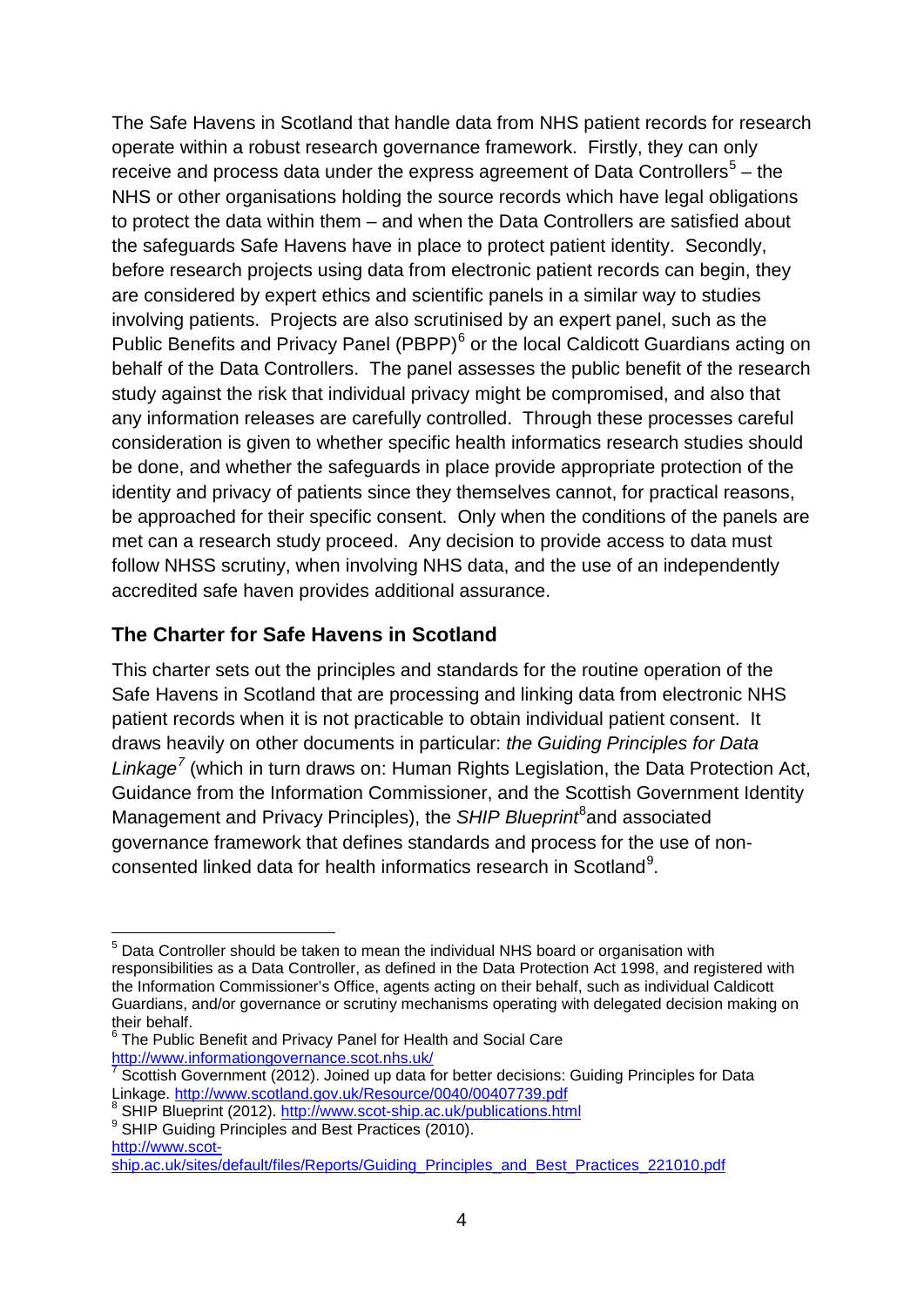Through the adoption of this charter the governance around Safe Havens will be enhanced and this charter will be supported through a programme of independent accreditation of Safe Havens. An accreditation process is under development. All Safe Havens handling data from NHS patient records to support research must adhere to this charter and, once a formal accreditation process has been established, they must be accredited in order to operate. Accreditation, once established, will be a key criterion for privacy panel assessment and approval of research projects and may be a requirement for Scottish Government funding.

There may be instances when, in order to support an important research study, one or more Safe Havens may need to depart from aspects of this charter. Under these circumstances the Safe Haven(s) will be required to seek specific additional permissions and approvals including from Data Controller(s) so that additional assurance is in place before the research study starts. Release of data may also be approved when Data Controllers (or their delegated authority, such as the PBPP) considering the balance of benefits and risks are reassured that appropriate safeguards are in place to protect the privacy of individuals, and release is specified explicitly within the data sharing agreement with the Data Controllers.

This charter has been developed in consultation with the Safe Havens created by NHS Scotland Boards, Caldicott Guardians, NHS Research and Development Directors, University-based researchers and Scottish Government experts in data governance. This is an evolving area, therefore, the charter will be kept under review and will be reviewed within two years of its introduction to ensure that it is meeting its aims, takes into account technical developments, supports proportionate governance and aligns with other developments within Scotland and across the UK and internationally.

The charter also sets out the relationship, at a high level, of a federated network of Safe Havens in Scotland that are using data from NHS patient records.

# **A Federated Network of Safe Havens**

Creation of Safe Havens is expensive, technically challenging and highly specialised in terms of the technological and governance requirements that need to be in place. Hence NHS Boards have created Safe Havens in conjunction with Universities with specialised units or with accredited commercial organisations who employ core support staff who provide a managed technical Safe Haven service as data processors. These services can be offered to other NHS Boards under robust governance arrangements agreed with the Data Controllers of the contracting Boards. Some units also offer other informatics services in addition to the Safe Haven service.

Currently, there are five Safe Haven services in Scotland that have been commissioned by NHS Scotland Boards: one in each of the four lead regional NHS Research Scotland (NRS) nodes (in Aberdeen, Dundee, Edinburgh and Glasgow),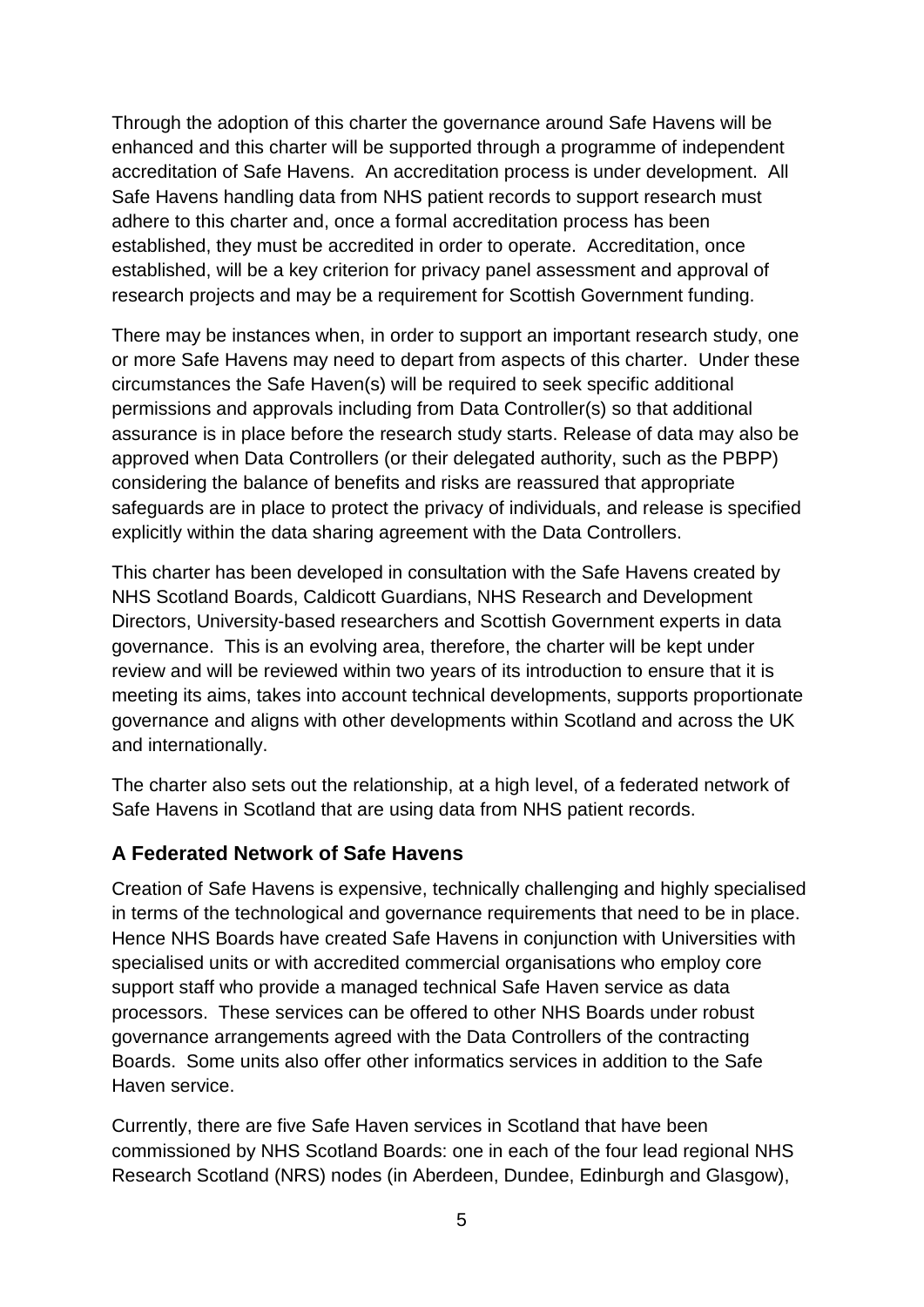and a National Safe Haven within Information Services Division (ISD), an expert unit within the Common Services Agency (known as NHS National Services Scotland). . The National Safe Haven is part of the Scottish Informatics Linkage Collaboration (SILC) that also includes the electronic Data Research and Innovation Service  $(eDRIS)^{10}$  $(eDRIS)^{10}$  $(eDRIS)^{10}$  and the National Records of Scotland indexing service. SILC facilitates linkage for research and statistical activities across many sectors including the NHS. The initial technical infrastructure that supports SILC has been funded by the MRC, Scottish Government and NSS through the Farr Institute Scotland<sup>11</sup>, a collaboration between six Scottish Universities and NHS National Services Scotland. The NRS nodes received funding, through NRS infrastructure allocations from the Chief Scientist Office, to help establish Safe Havens.



Figure 1: The federated network of Safe Havens created by NHS Scotland Boards. eDRIS=electronic Data and Research Innovation Service, ACF UoE=Advanced Computing Facility University of Edinburgh.

Together, the National Safe Haven within SILC and the four NRS Safe Havens have formed a federated network of Safe Havens in order to work collaboratively to support health informatics research across Scotland (see Figure 1)**.** All the Safe

<span id="page-5-1"></span><span id="page-5-0"></span><sup>&</sup>lt;sup>10</sup> <http://www.isdscotland.org/Products-and-Services/EDRIS/><br><sup>11</sup> http://www.farrinstitute.org/centre/Scotland/3, About html

http://www.farrinstitute.org/centre/Scotland/3\_About.html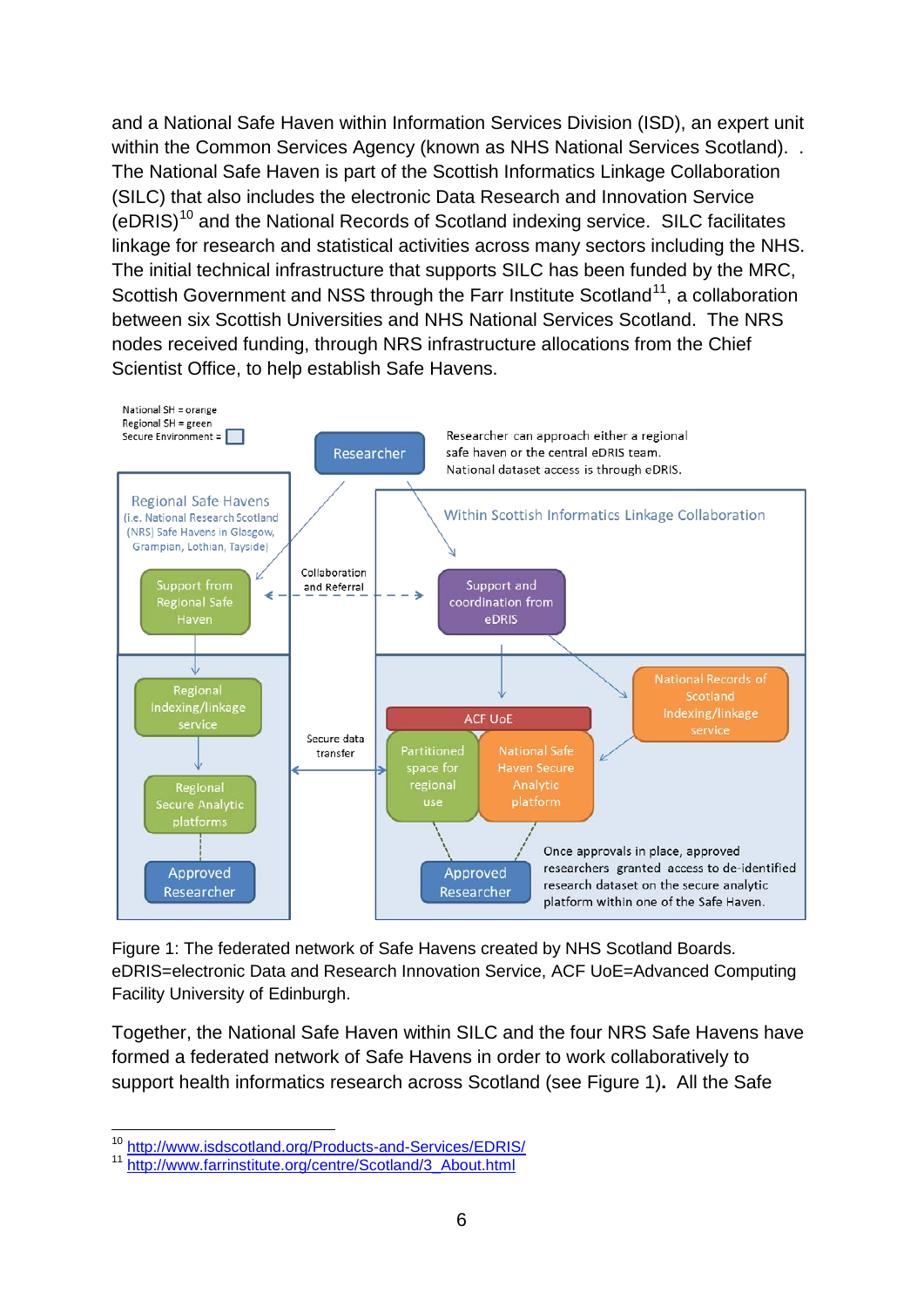Havens have individual responsibility to operate at all times in full compliance with all relevant codes of practice, legislation, statutory orders and in accordance with current good professional practice. Each Safe Haven may also work independently to provide advice and assistance to researchers as well as secure environments to enable health informatics research on the pseudonomyised research datasets they create. Co-ordination and close collaboration across Scotland is key for international competitiveness; the establishment of this charter and the network will facilitate collaboration between the Safe Havens by ensuring that they all work to the same principles and standards. The governance of SILC involves representatives of the Safe Havens. The technical operation of the federated network and the integration of the Safe Havens with SILC is set out elsewhere<sup>12</sup>.

eDRIS was established as a specific ISD function within NSS and provides a single point of contact for advice on research project design and development as well as access via the national Safe Haven to a wide range of national datasets. Given the well-established close working relationship with ISD (the Data Controller of national NHS Scotland datasets), the National Safe Haven may be best placed to take the lead when research requires the processing and linkage of national datasets. Similarly, it is anticipated that data controllers in NHS Boards will select the regional Safe Havens in the NRS nodes to support research that involves the processing and linkage of data using local/regional NHS datasets $6$ . However, the federated network allows Safe Havens to work in collaboration, for example, when research studies may require datasets from more than one NHS region to be combined and/or where the specialist skills of a number of Safe Havens can be applied to facilitate a study that requires a range of expertise $6$ .

eDRIS can act as a first port of call for researchers on behalf of the federated network to coordinate research and advise researchers about what the Safe Havens in the federated network can provide, although each Safe Haven can also be approached by, and work with, researchers directly on regional Health Board data.

All the Safe Havens are committed to the principles and standards set out in this charter and to undergo formal accreditation once an independent accreditation process has been established. The compliance of the Safe Havens to the principles and standards set out in the charter will be assessed regularly by the independent accrediting body and accreditation will be a requirement to operate, once the accreditation system has been established.

<span id="page-6-0"></span>Should new Safe Havens be commissioned by NHS Scotland Boards, they will need to agree to operate under this charter, undergo accreditation, and comply with the technical specifications required to link securely to the Safe Havens within the federated network to be a part of the network.

 $12$  The operation of SILC and the technical operation of the federated network will be published elsewhere.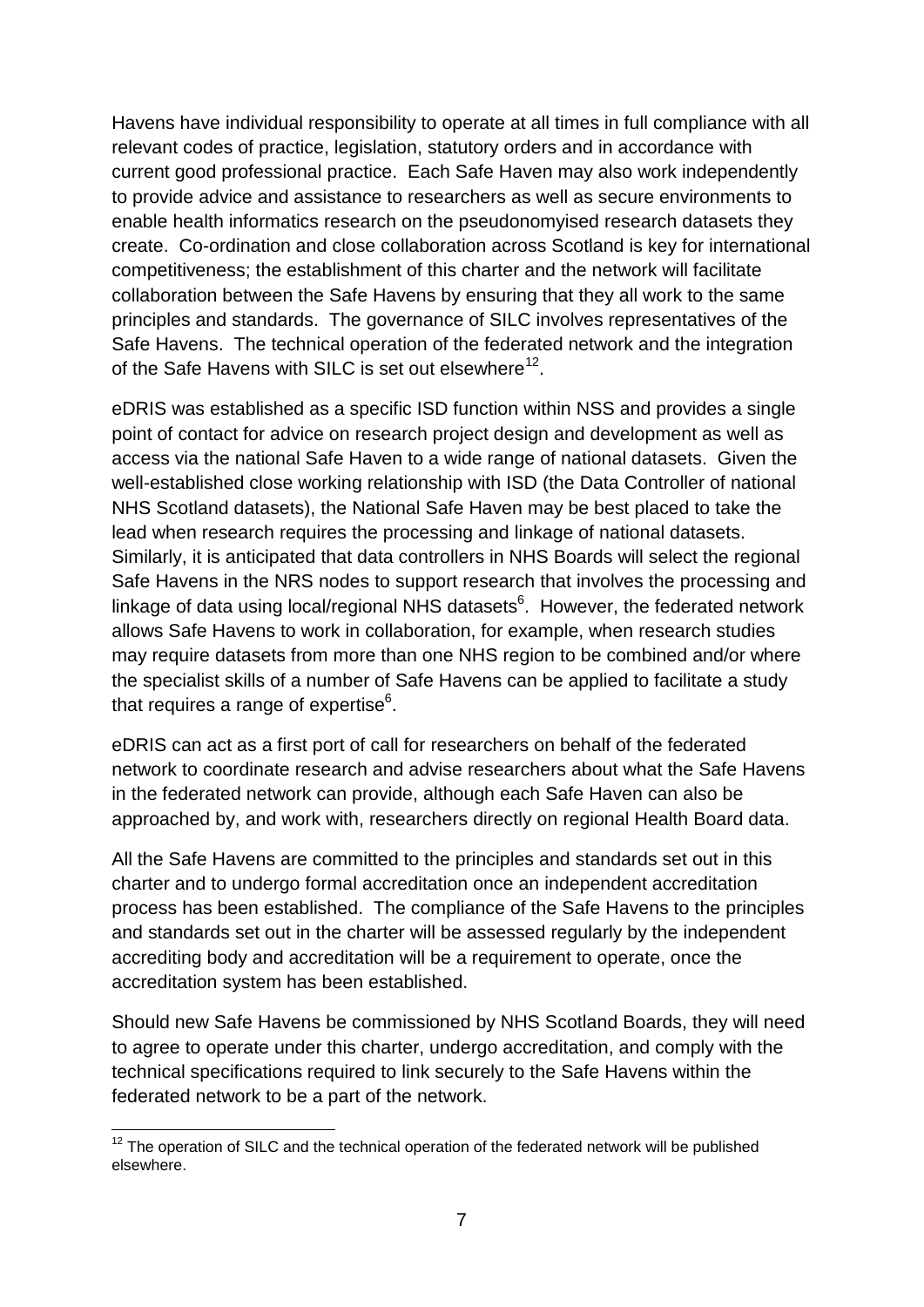# **Principles for the operation of Safe Havens in Scotland handling data from NHS patient records**

The principles for the routine operation of the Safe Havens handling data from NHS patient records are set out below. For each principle, the principle (in bold), the background to the principle (in italics), and (at a high level) how Safe Havens implement each principle (in normal text) are described. Operating standards and procedures that set out in more detail how the principles will be achieved in practice are given in the Technical Annex.

In this paper, reference to Data Controller should be taken to mean the individual NHS board or organisation with responsibilities as a Data Controller, as defined in the Data Protection Act 1998, and registered with the Information Commissioner's Office, agents acting on their behalf, such as individual Caldicott Guardians, and/or governance or scrutiny mechanisms operating delegated decision making on their behalf.

#### **Principle 1**

**Safe Havens will provide secure environments that are trusted by NHS Data Controllers which allow the safe and secure transfer of data with maximum fidelity from Data Controllers in Health Boards (and where applicable other bodies) to Safe Havens and between Safe Havens.**

*The Guiding Principles for Data Linkage states that:*

*"Security of data transfer, storage and use is vital for the protection of privacy, especially where there is any risk of reidentification."*

*"Appropriate and proportionate physical and technical security measures should be applied to ensure the confidentiality, integrity and availability of information and should reflect the assessment risk level of information assets."*

*"The default position should be that data users have access only to data from which names and direct identifiers have been removed, and data users should be subject to obligations not to attempt to re-identify individual data subjects. Any requirement for researchers to have access to data containing identifiers should be fully justified and risk assessed."*

*Safe havens will ensure that data are only transferred and held within secure networks (such as the NHS N3 or SWAN networks) or using secure file transfer protocols that encrypt data in flight to ensure that individuals' privacy is protected.*

Research datasets will be held on electronically Secure Analytic Platforms in physically secure data centres, with access provided either from a 'Secure Safe Setting' (i.e. a specified and sanctioned physical location) or via a Virtual Private Network or encrypted communication sessions. Data Controllers will be responsible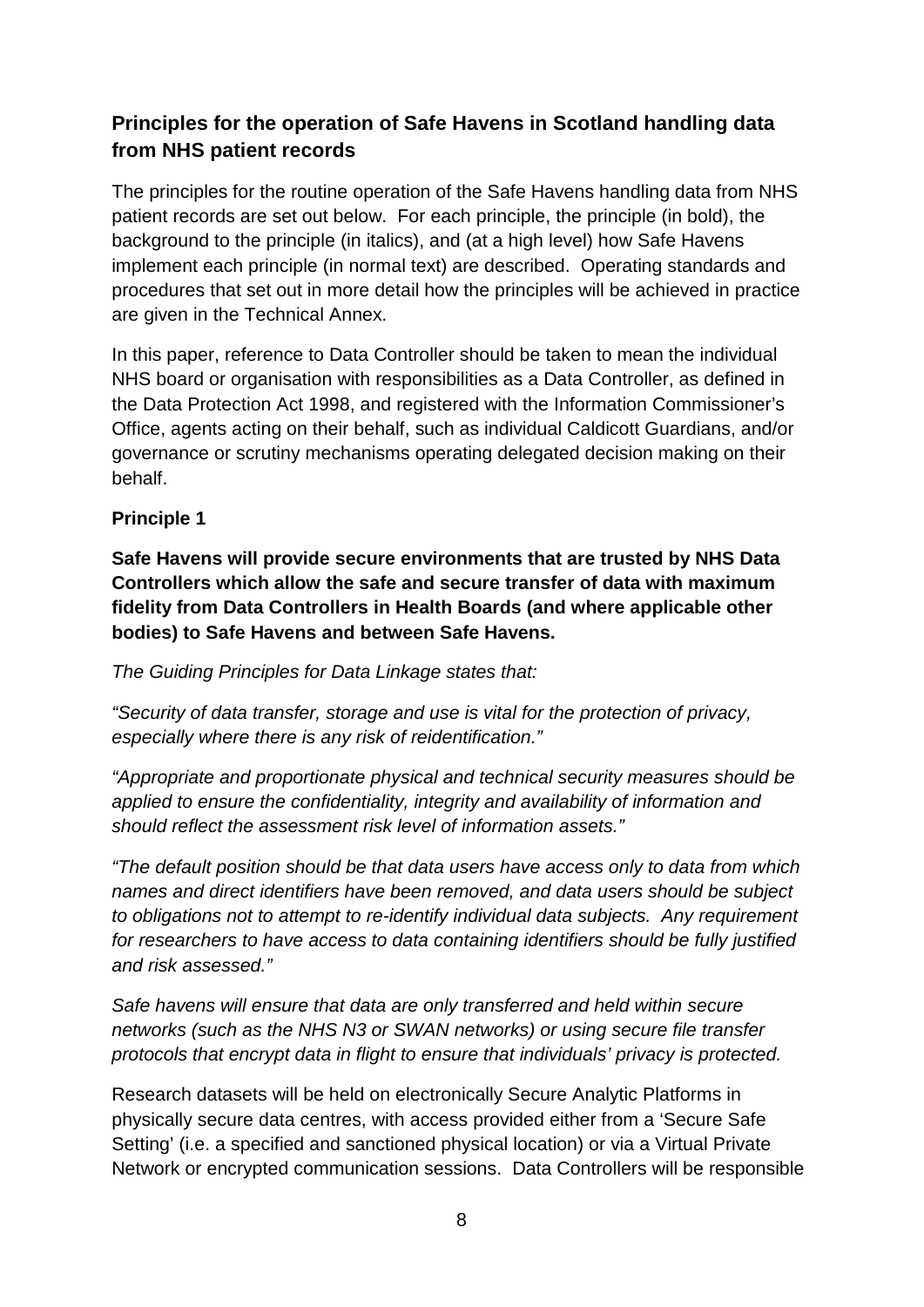for determining the appropriate route of access. Researchers will not be able to add or remove any information from the Secure Analytic Platform before it has been reviewed through methods applied by the Safe Haven to ensure that individuals' privacy is protected.

# **Principle 2**

**Safe Havens must not independently develop nor retain non-consented datasets or linked datasets that could potentially be used to identify individuals unless the development, use and retention of these datasets are described clearly and set out in the data sharing agreements with the Data Controller(s) in the Health Board(s) (and where applicable other bodies) that hold the source records.** 

# *The Guiding Principles for Data Linkage states that:*

*"Linked datasets should be kept for the minimal time necessary for the original purpose of the linkage to be met. The onus is on those wishing to hold datasets for longer to justify this, e.g. by demonstrating that adequate anonymisation takes the data outside the remit of the data protection regime. If a secondary purpose arises, a new Privacy Impact Assessment should be considered, and data-sharing agreements revised."*

Safe Havens will not act as data repositories to collate, maintain, curate and use datasets or linked datasets of potentially identifiable data without the explicit agreement of the Data Controller(s) in the Health Board(s) (and where applicable other bodies) holding the source records, and unless specific provisions are made and set out in the data sharing agreements between the Safe Havens and the Data Controller(s).

# **Principle 3**

**As Safe Havens will act as Data Processor(s) on behalf of the Data Controller(s) of NHS Scotland Board(s), an application to become a Safe Haven which can safely and securely process NHS data must be approved by the appropriate Health Board Chief Executive(s) or the delegated authorities within the Health Board(s) (for example the Caldicott Guardian). Accreditation, once established, can facilitate continued approval.**

# *The Guiding Principles for Data Linkage states that:*

*"Every reasonable effort should be made to consider and minimise the risks of identification (or re-identification) to data subjects and their families arising from all aspects of data handling.* 

*"Where obtaining consent is not practicable, then removal of direct identifiers should occur as soon as is reasonably practicable…"*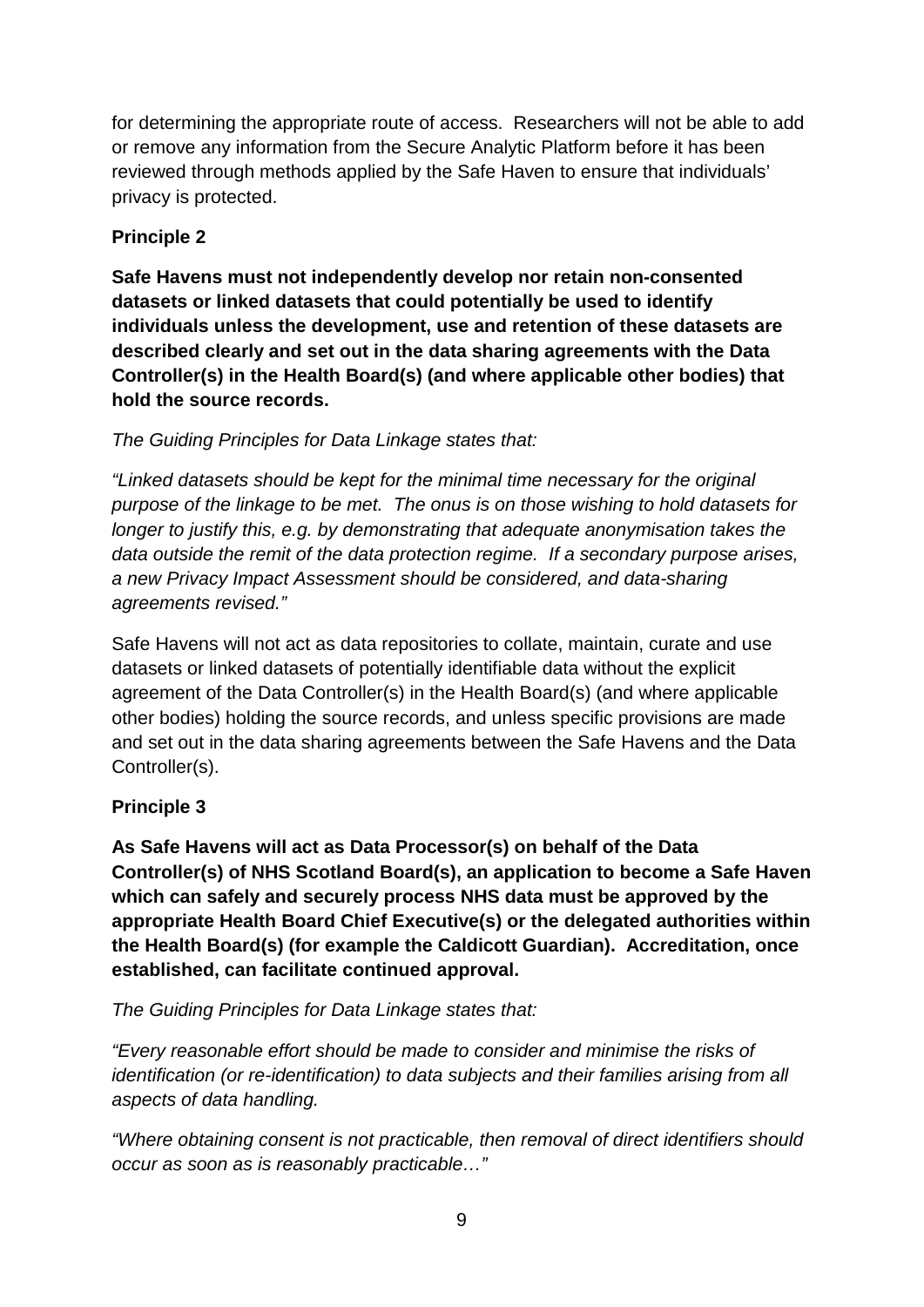*"Procedures to link data should involve the separation of identifiers (e.g. name, or unique reference number) from the rest of the data, and consideration should be given to separating the indexing, linking and analysis functions and personnel."*

*"The linkage method used should be that which requires the minimum necessary identifiable data."*

*"Data controllers should determine and agree upon the appropriate extent of anonymisation to be applied to any given dataset or linkage exercise."* 

In order to obtain the approval from NHS Board(s), Safe Havens need to ensure that all data are held securely and in accordance with the instructions of the Data Controller(s) holding the source records, and that they will process data only in ways approved by the Data Controller(s). Data within analytic platforms of Safe Havens must not contain personal identifiers (for example names, addresses etc.). The Safe Haven will need to demonstrate that there are robust processes in place for deidentification so that data are pseudonymised before entering the analytic platform of the Safe Haven for analysis. Safe Haven accreditation, once established, will provide a mechanism for ensuring robust procedures and processes are in place.

# **Principle 4**

**All staff working within Safe Havens who are providing the Safe Haven service will be trained in Information Governance and the law relating to the protection of individuals' privacy (such as the Data Protection Act) and will be trained on and work to written standard operating procedures. Both staff and operating procedures will be subject to monitoring as well as regular review and audit.** 

#### *The Guiding Principles for Data Linkage states that:*

*"All personnel involved in data linkage activities should be properly trained on the data security policies and procedures, and should undertake periodic refresher training.*

*"The importance of data security should be reflected in the business objectives of all organisations involved in data linkage."*

*"Information about data security policies and procedures should be highly visible within organisations conducting indexing or linking or sharing of personal data."*

*"All practices, including all data linkages, shall be appropriately monitored and regulated by a relevant individual, organisation or governance body."*

Staff involved in providing the Safe Haven service must be bound through contractual requirements to protect individuals' privacy and be subject to sanctions if they fail to fulfil these requirements. The Safe Haven must ensure that these staff are trained on and work to written standard operating procedures with regular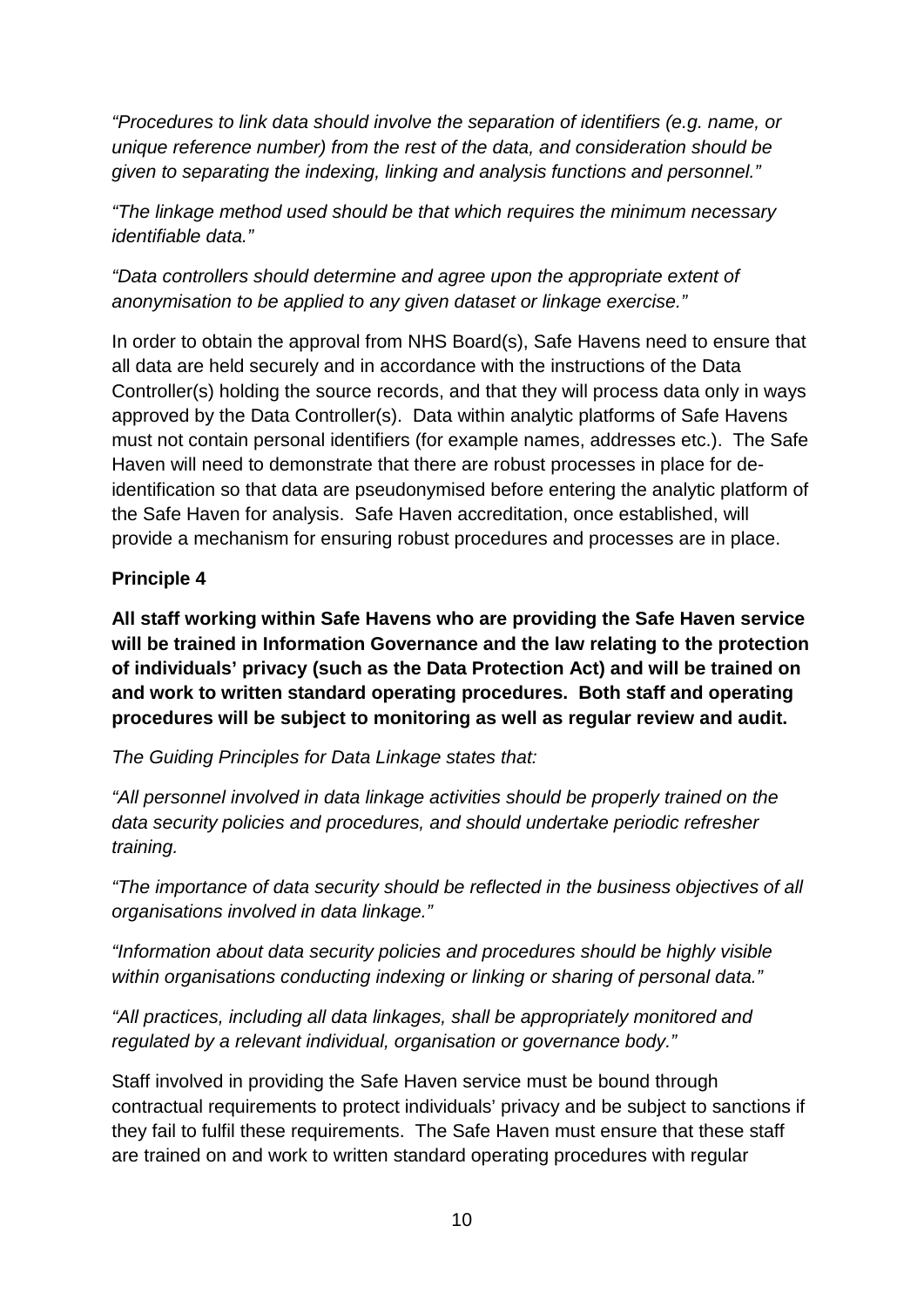internal monitoring, review and audit of procedures and their operation. Audit records must be kept of staff members' access to personal identifiable information.

# **Principle 5**

**Safe Havens work in partnership with academia, public service providers and industry to undertake research using de-identified or anonymised data that is in the public interest. However, personal data cannot be sold by a Safe Haven or transferred to a commercial organisation. Nor can they be transferred, nor access provided, to a third party (i.e. researchers or others) unless specified explicitly by the Data Controller(s) holding the source records and unless the third party operates to, at minimum, equivalent standards and with equivalent safeguards.**

Findings from research on public attitudes suggests that, whilst the use of anonymised patient data for publicly funded research is generally accepted, attitudes to commercial use of patient data are much more ambivalent and are dependent on the research aims and whether or not public benefits are likely<sup>[13,](#page-6-0)[14,](#page-10-0)[15](#page-10-1)</sup>.

*The Guiding Principles for Data Linkage states that:*

*"Benefits arising from linkage of personal data are public goods and should be shared as widely as possible."*

*"Where linkages resulting in commercial gain are envisaged, this should be clearly and publicly articulated and widely communicated."*

Safe Havens must not sell personal data nor transfer sensitive personal information (or information which is likely to allow the identification of individuals) to commercial organisations. Nevertheless, Safe Havens should promote cross-sector partnership working between industry, academia and public service providers to undertake research using de-identified data that is in the interests of the people of Scotland, through open and transparent managed collaborations. However, as with all access to linked datasets for research, the data cannot be copied, nor removed from the Safe Haven, nor can they be released outside of the Safe Haven (unless shared between Safe Havens within the federated network) unless specified explicitly within the data sharing agreement with the Data Controller(s) holding the source records

<http://www.scotland.gov.uk/Publications/2013/10/1304>

<sup>&</sup>lt;sup>13</sup> Davidson *et al.* (2012) Public acceptability of cross-sectoral data linkage. Deliberative research findings. Scottish Government. http://www.scotland.gov.uk/Publications/2012/08/9455

<span id="page-10-0"></span><sup>&</sup>lt;sup>14</sup> Davidson et al. (2013) Public acceptability of data sharing between the public, private and third sectors for research purposes. Scottish Government.

<span id="page-10-1"></span><sup>&</sup>lt;sup>15</sup> Armstrong *et al.* Public attitudes to research governance. A qualitative study in a deliberative context. Wellcome Trust.

<span id="page-10-2"></span>[http://www.wellcome.ac.uk/stellent/groups/corporatesite/@policy\\_communications/documents/web\\_d](http://www.wellcome.ac.uk/stellent/groups/corporatesite/@policy_communications/documents/web_document/wtx038443.pdf) [ocument/wtx038443.pdf](http://www.wellcome.ac.uk/stellent/groups/corporatesite/@policy_communications/documents/web_document/wtx038443.pdf)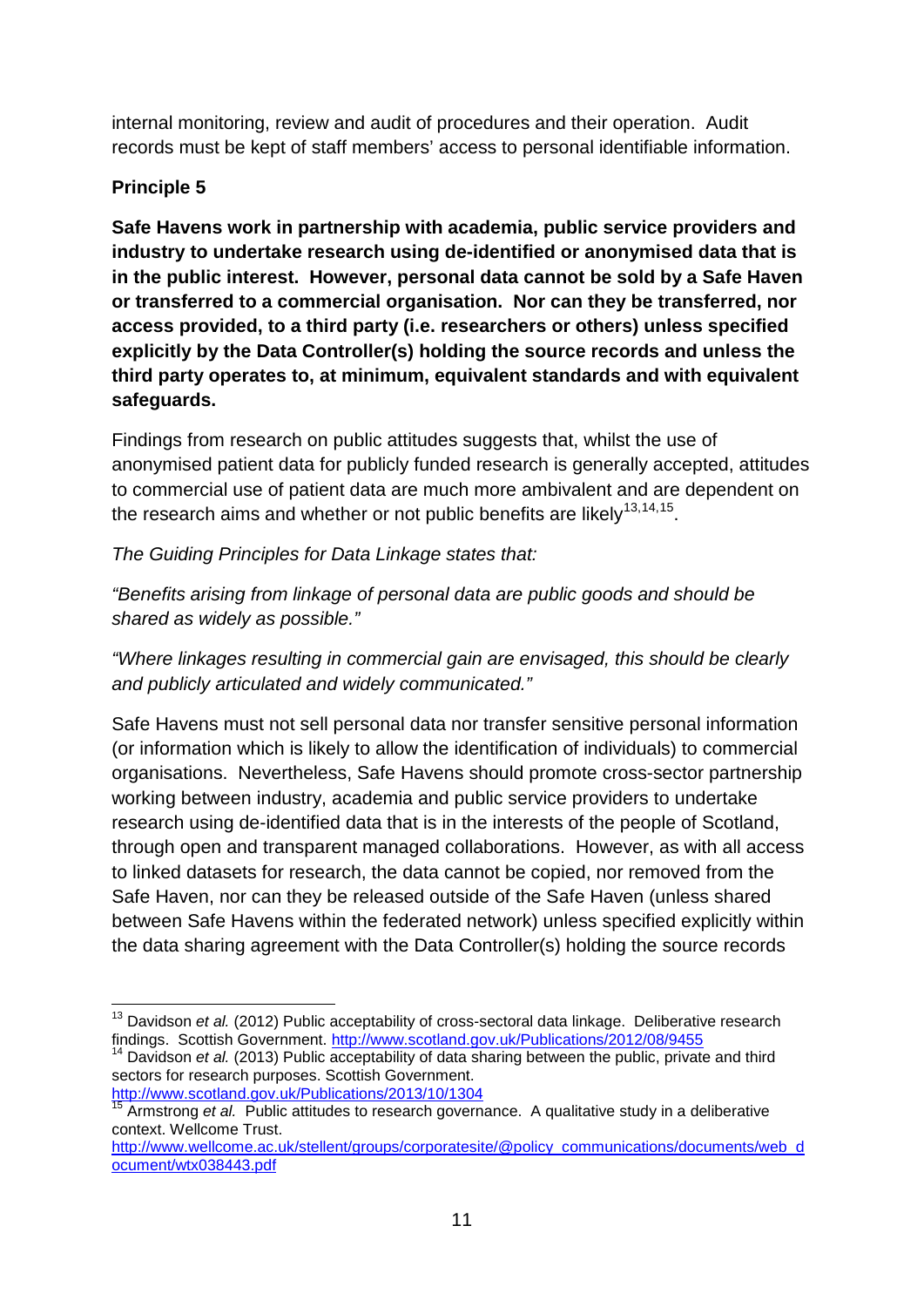and unless the third party operates with, at least, equivalent standards and safeguards.

# **Principle 6**

**Only researchers who have completed nationally approved safe researcher training satisfactorily and have been vetted by a designated member of the Safe Haven support staff will have access to research datasets in or through that Safe Haven.** 

# *The Guiding Principles for Data Linkage states that:*

*"All data recipients should be appropriately vetted to ensure they have adequate training. Vetting procedures should be robust and transparent and proportionate to the requests made and the sensitivity of the data requested."*

*"The terms and conditions for data sharing should be set out in the form of a data sharing agreement. Where researchers wish to deviate from or modify the terms of the data use/sharing agreement, new terms must be agreed by all parties."*

Only researchers (this may include supervised students for the purposes of training) that have completed a nationally approved and/or validated course, once these have become established, which covers information governance, privacy protection and the relevant legislation, can access research datasets in Safe Havens. Approved researchers will work for a recognised academic, public sector or industry organisation, have agreed to a 'terms of use policy' and will be liable to sanctions should they breach the terms of use. Approved researchers from industry will access research databases as part of managed collaborations with recognised academic or public sector organisations. Sanctions can be applied at individual, research group, and institutional levels. Approved status is verified by the Safe Haven before each time of granting access to the Safe Haven and a single National Register of Approved Researchers will be kept and maintained by eDRIS on behalf of the federated network.

# **Principle 7**

**Organisations hosting Safe Havens within the federated network of Safe Havens in Scotland will participate in the development of the governance and research activities of data linkage across Scotland and the collaborative working across the federated network.** 

Through the collaborative opportunities provided through the federated network, best practice will be shared and the federated network of Safe Havens in Scotland will function as a single research site when it makes sense to do so. Appropriate governance mechanisms will be established to support this activity.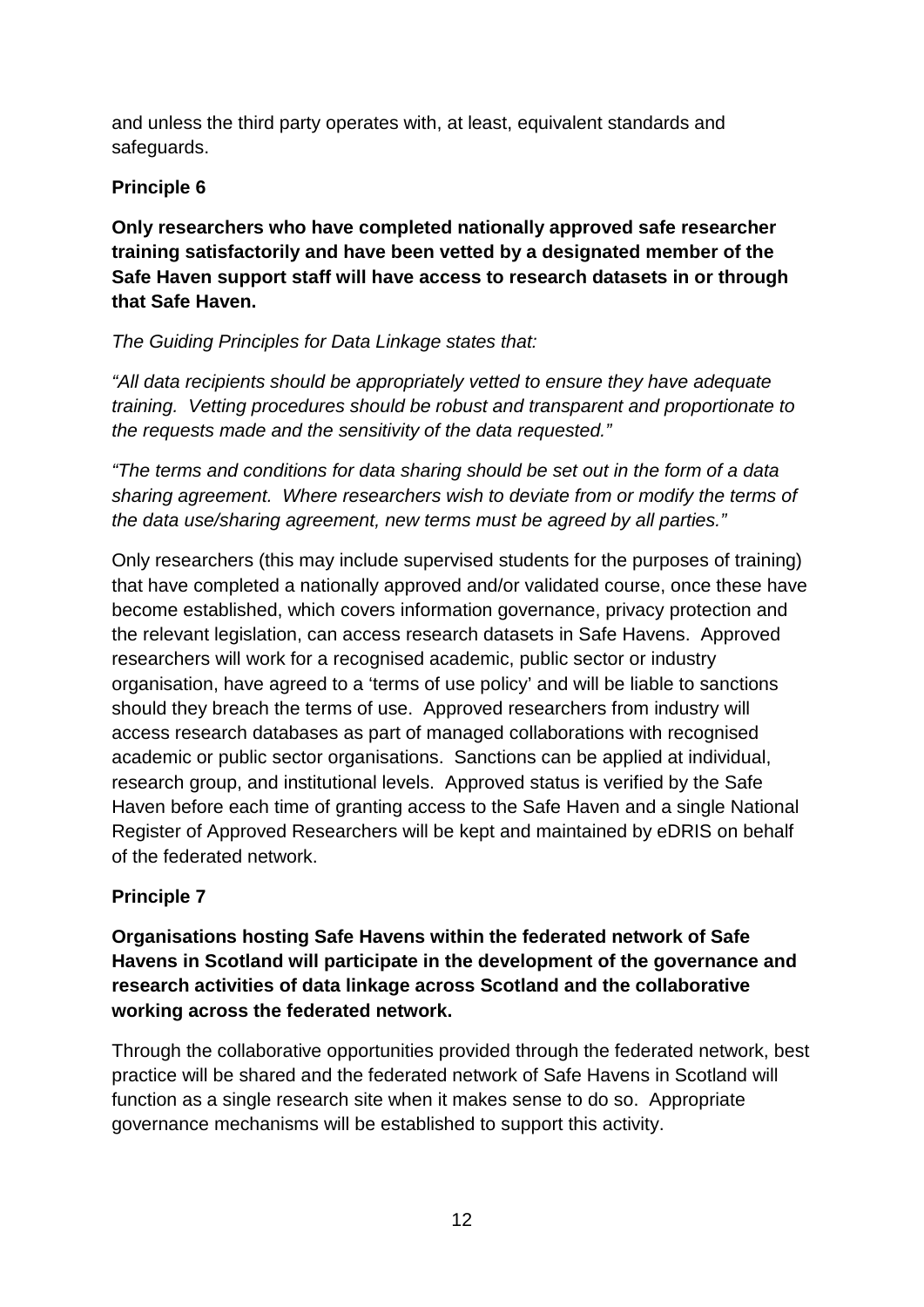# **Technical Annex**

**Operating standards and procedures for Safe Havens in Scotland to enable the Principles set out in this Charter and to address data security and privacy requirements are set out below. Each Safe Haven must be supported by a designated senior professional who is responsible for the operation of the Safe Haven.**

- 1. Safe Havens function as a Data Processor for any given dataset, agree a mandate with each Data Controller to ensure activity is centrally logged, monitored and audited, and act only in accordance with the explicit instructions from each Data Controller. Established national or local data privacy and scrutiny bodies comprising appropriate expert and lay members can make assessments on behalf of Data Controllers about the risks and benefits of data releases to Safe Havens which must then operate in strict accordance with their specific mandate.
- 2. Where a Data Controller provides data to a Safe Haven located within their organisation:
	- o the staff providing the data to the Safe Haven, and the Safe Haven staff should be in separate management units and accountable to different line managers to minimise conflicts of interest arising within these roles; and
	- o other than where agreed explicitly for purposes of data sensitivity or quality, linkage and analysis should be undertaken by individuals in different roles
	- o the Safe Haven staff must comply with the instructions and mandate agreed with the Data Controller.
- 3. Safe Havens must maintain accurate records of:
	- o all policies and written agreements underpinning the operation of the Safe **Haven**
	- o the names, roles and levels of permissions to view and process data of all staff employed within the Safe Haven
	- o the names and roles of all those staff given access to data, alongside summary information of the data accessed and the purpose for which access was approved
	- o all projects conducted or supported through provision of data, information about who approved the project and a summary of the analytical outputs
	- o data received into the Safe Haven and review date and deletion date if applicable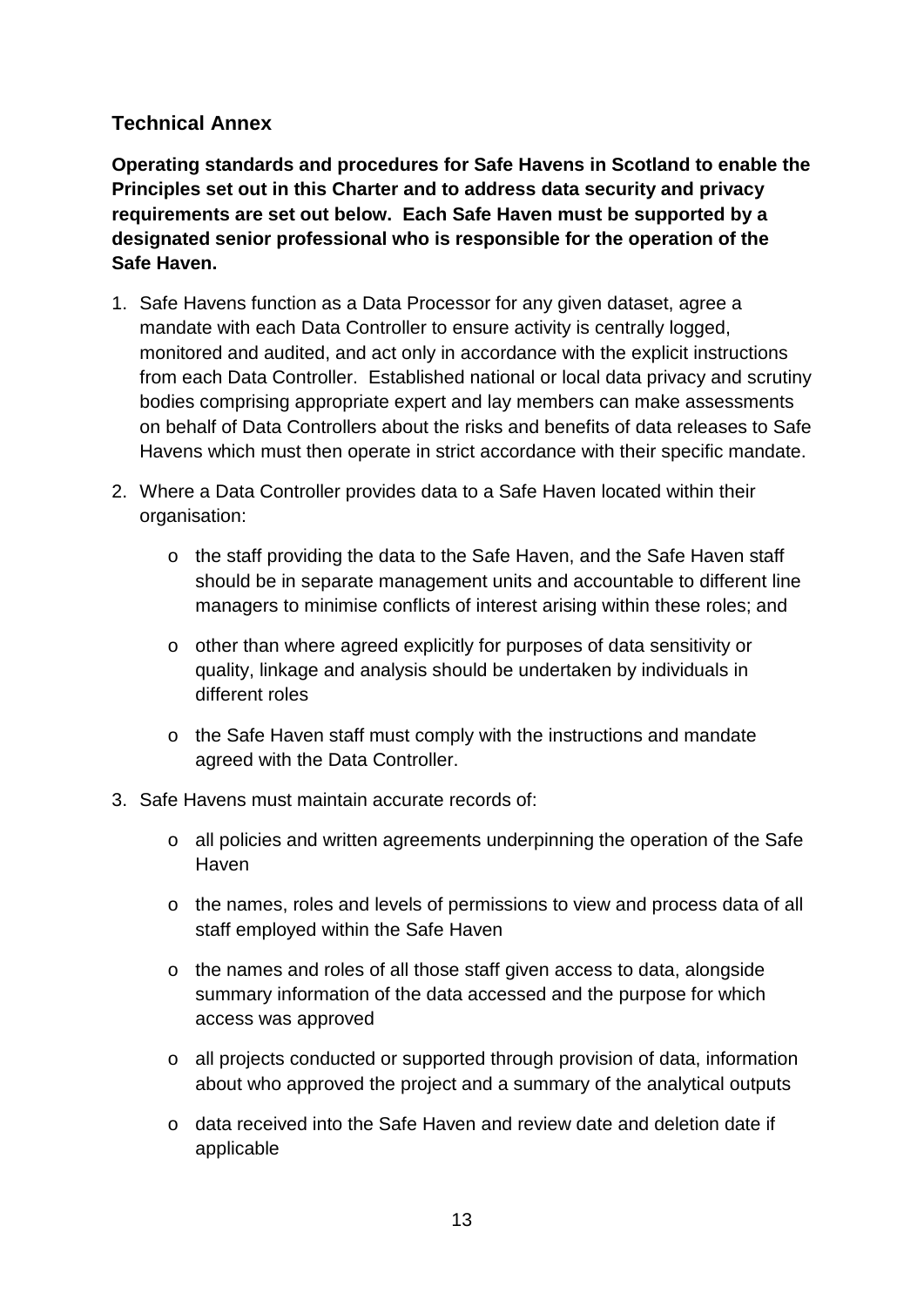- o cross reference with Caldicott approval, IRAS registration of the dataset, research registration
- o data sharing agreements
- o collaboration agreements
- o inspection and other regulatory reports
- o release of aggregated data in pursuit of open data agreements
- o publications
- 4. Safe Havens must ensure all Safe Haven staff undertake training which addresses Information Governance and the relevant data protection legislation and regular refresher training as required.
- 5. Safe Havens must include confidentiality clauses within the contractual conditions of all staff involved in the management, processing or use of data, and instigate disciplinary procedures in the event of contractual conditions being breached.
- 6. Safe Havens must hold and process all de-identified data and potentially identifiable data exclusively and separately within restricted access areas within secure networks<sup>16</sup>.
- 7. Systems should comply with relevant ISO standards. Oversight of systems security and compliance should be the responsibility of a designated security officer.
- 8. Safe havens must conduct penetration testing every two years; both from outwith and within the Safe Haven environment.
- 9. Safe Havens must restrict physical access to any room within which identifiable or potentially-identifiable data are stored in paper form.
- 10.Safe Havens must restrict physical access to any room within which the servers hosting identifiable or potentially-identifiable data electronically are stored.
- 11.Safe Havens must receive and transfer data only when necessary and do so within a secure network (NHS N3, the Scottish Wide Area Network (SWAN) or a network with equivalent controls for comparable data). Where use of a secure network is not possible, a secure method for file transfer must be used, such as Secure File Transfer Protocol (SFTP).
- 12.Safe Havens must develop a publication plan and publish a list of all active data sharing agreements on their websites to increase public understanding of data

<sup>&</sup>lt;sup>16</sup> Within the NHS this is the NHS N3 Network or equivalent and processed in line with NHS security standards and Health Board policy.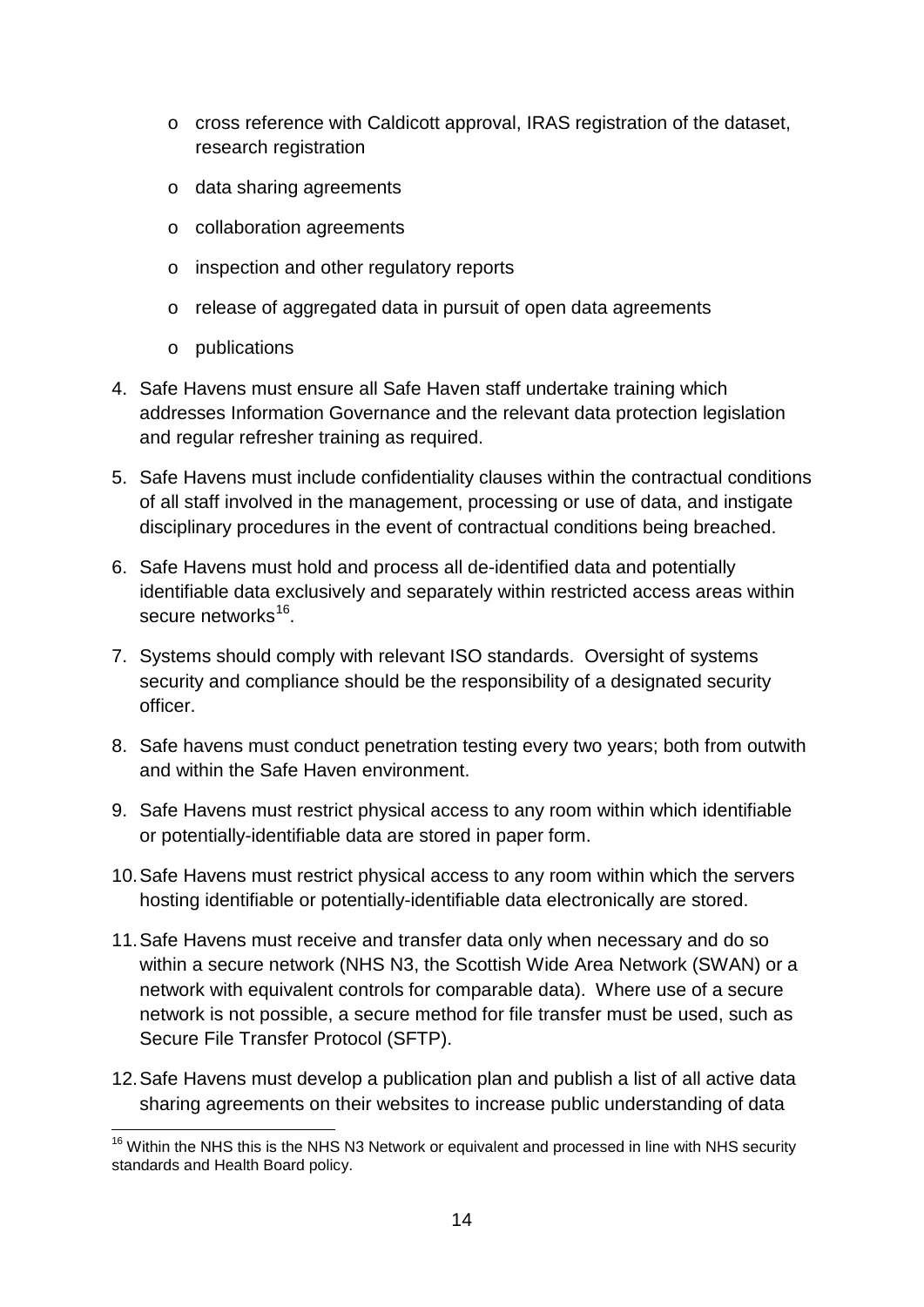use, and to ensure information on data sources is accessible and discoverable, so that potential users can also find out about data resources and how to apply for access.

### **In the creation of project specific datasets from a single data controller Safe Havens must:**

- 13.Remove all direct identifying information and replace them with a project specific unique identifier.
- 14.Retain project datasets (data extracts or linked datasets) in an analytic environment for the time period specified through written agreement with the Data Controller(s) and subsequently archive or delete.
- 15.Archive data in a secure environment for a specified period of time only in accordance with the specific written agreement with the Data Controller(s). Archived data must not be accessed for any purpose other than the original research unless by written agreement with the Data Controller(s). Clear and transparent records of archived data, review and planned deletion dates must be maintained.
- 16.Disclosure assessment and disclosure control will be applied before data are provided to an Approved Researcher in an Analytic Platform.

### **In the creation of project specific linked datasets from multiple data controllers Safe Havens must:**

17.In addition to 13 to 16, undertake data linkage in a manner that separates the functions of the indexer/linker and researcher with the objective of minimising the number of staff with access to identifiable information. A written description of how this standard is complied with should be recorded for each linkage.

#### **In delivering the function of a Secure Analytics Platform Safe Havens must:**

- 18.Ensure project data are only placed into the Secure Analytics Platform by the designated staff that provide the support for the Safe Haven.
- 19.Only allow Approved Researchers access to data on written instruction from the Data Controller and with strict adherence to all conditions laid down in relevant Data Governance documentation (e.g. data sharing agreements, user agreements etc.).
- 20.Permit access to data only to Approved Researchers and via two factor authentication log-in.
- 21.Permit remote access to data via a Virtual Private Network or using encrypted communication sessions only with the agreement of the Data Controller(s),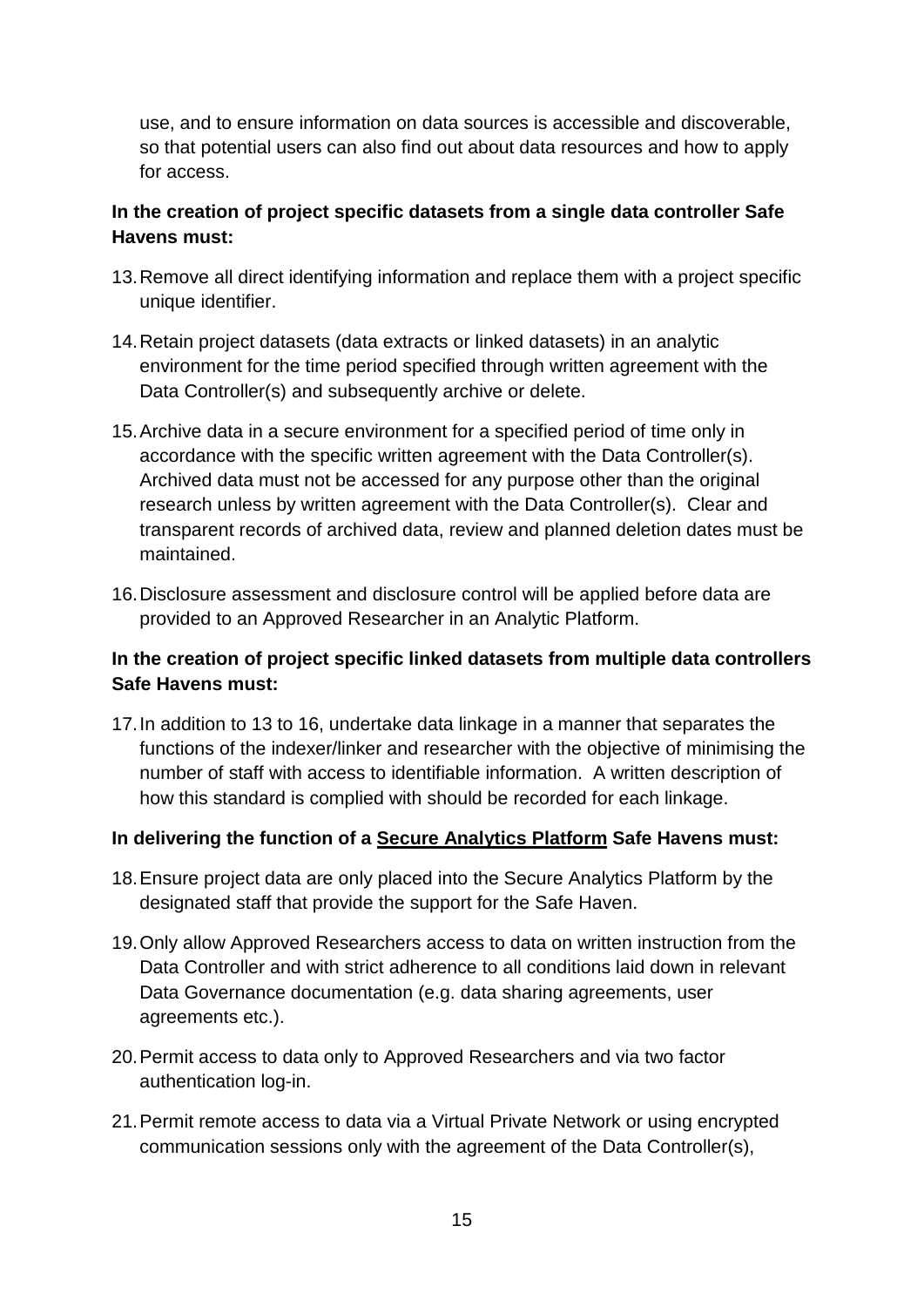otherwise permit access only via a secure physical terminal within a secure Safe Haven room.

- 22.Never allow Approved Researchers access to direct identifiers without direct written instruction from the Data Controller. Such instructions should not be part of the standard approach: under most circumstances only project specific unique identifiers should be accessible to the Researcher.
- 23.Minimise the risk of study data being copied or removed from the Secure Analytics Platform by an Approved Researcher.
- 24.Allow analytical outputs (e.g. reports, summaries, aggregate statistics, graphs etc.) to be downloaded only after they have been checked for statistical disclosure by designated analytical staff supporting the Safe Haven if instructed by the Data Controller(s).
- 25.Retain, for governance purposes, copies of all analytical outputs which leave the Analytic Platform.

#### **In delivering the function of a Secure Analytics Platform Safe Havens should:**

- 26.In conjunction with 21, provide Approved Researchers with a view of the study specific dataset via a secure remote-access environment (e.g. Citrix) to enable remote access while mitigating the risk of data being removed from the Secure Analytics Platform without permission and minimise the risk of the introduction of viruses or malware to the analytic environment.
- 27.Facilitate the uploading of user-specific analytic files (e.g. look-up tables, statistics scripts) or bespoke applications with careful risk assessment and consideration of how to minimise the risk of the introduction of viruses or malware to the analytic environment.

#### **Secure Safe Setting**

- 28.Safe Havens should provide or sanction access points that meet the requirements of a Secure Safe Setting and allow researchers to access data held in any of the Secure Analytics Platforms across Scotland via a 'thin client' mechanism (assuming appropriate permissions are in place).
- 29.Secure Safe Settings consist of 'thin client' terminals that are located in secure physical environments where the researchers' behaviours and actions are monitored. An audit log of who has accessed which data should be kept.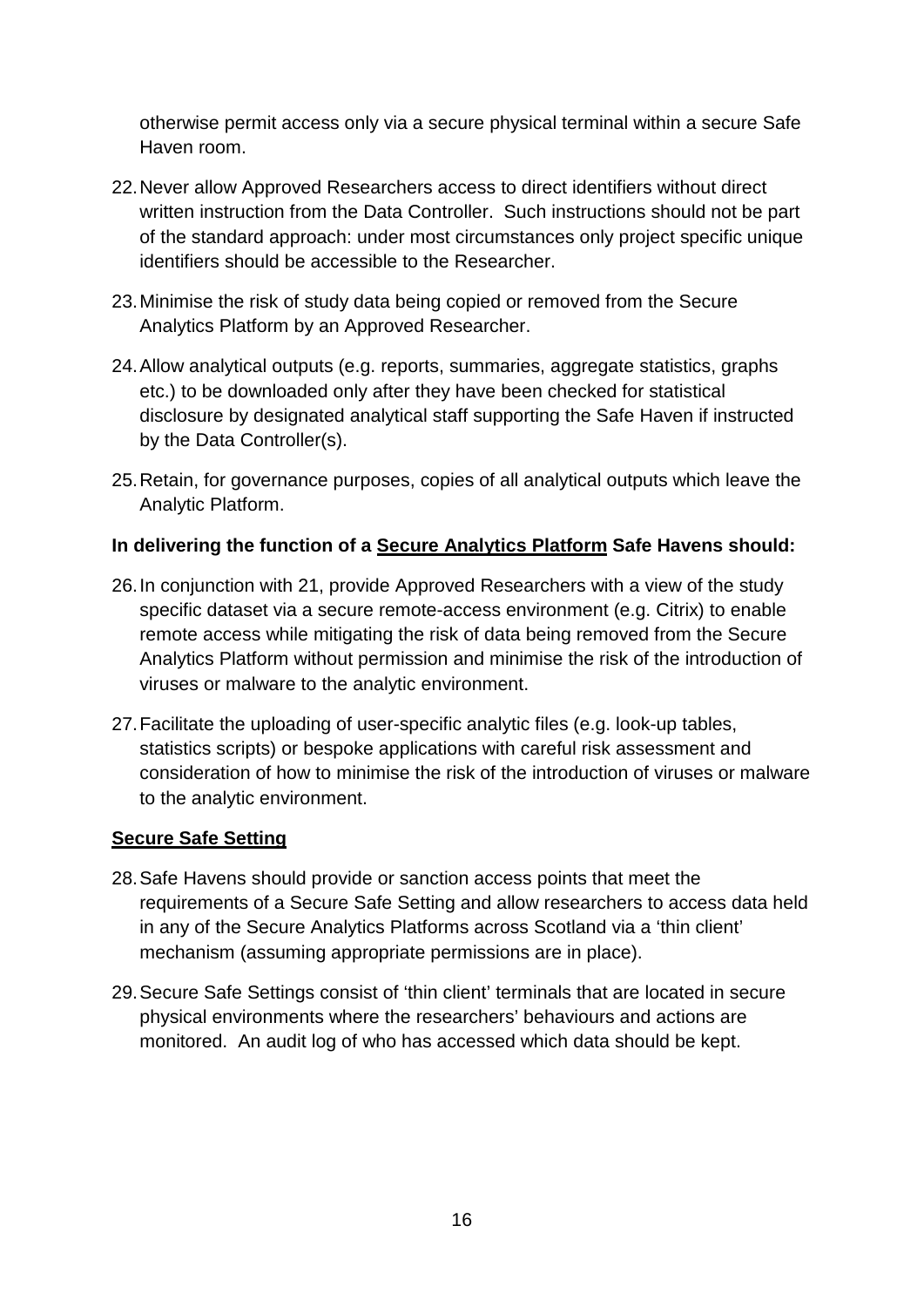#### **Glossary**

#### **Anonymised data**

Data in a form that does not identify individuals and where re-identification is not possible routinely.

#### **Approved Researcher**

A professional researcher who satisfies the conditions of the relevant body (e.g. eDRIS) regarding qualifications, Data Protection and Information Governance training, affiliation and contract.

#### **Data Controller**

An individual, organisation or body that determines the purposes for which and the manner in which any personal data are, or are to be, processed. An annex to the Guiding Principles explains the roles and responsibilities of data controllers. See [www.scotland.gov.uk/GuidingPrinciplesforDataLinkage](http://www.scotland.gov.uk/GuidingPrinciplesforDataLinkage)

#### **Data processor**

A person who processes data on their own behalf or on instruction from the Data Controller but who does not determine the purpose and manner in which the data are processed. For the purposes of this charter the data processor is the Safe Haven and all the staff involved in providing this service.

#### **Data Linkage / Record Linkage**

Data linkage is the joining of two or more datasets using individual reference numbers / identifiers or statistical methods of matching such as probabilistic modelling.

#### **De-identification (pseudonymisation)**

The process of distinguishing individuals in a dataset by using a unique identifier (code) which does not reveal their 'real world' identity.

#### **electronic Data Research and Innovation Service (eDRIS)**

The electronic Data Research and Innovation Service (eDRIS) eDRIS is part of Information Services Division within NSS. It provides a single point of contact to assist researchers in study design, approvals and data access in a secure environment.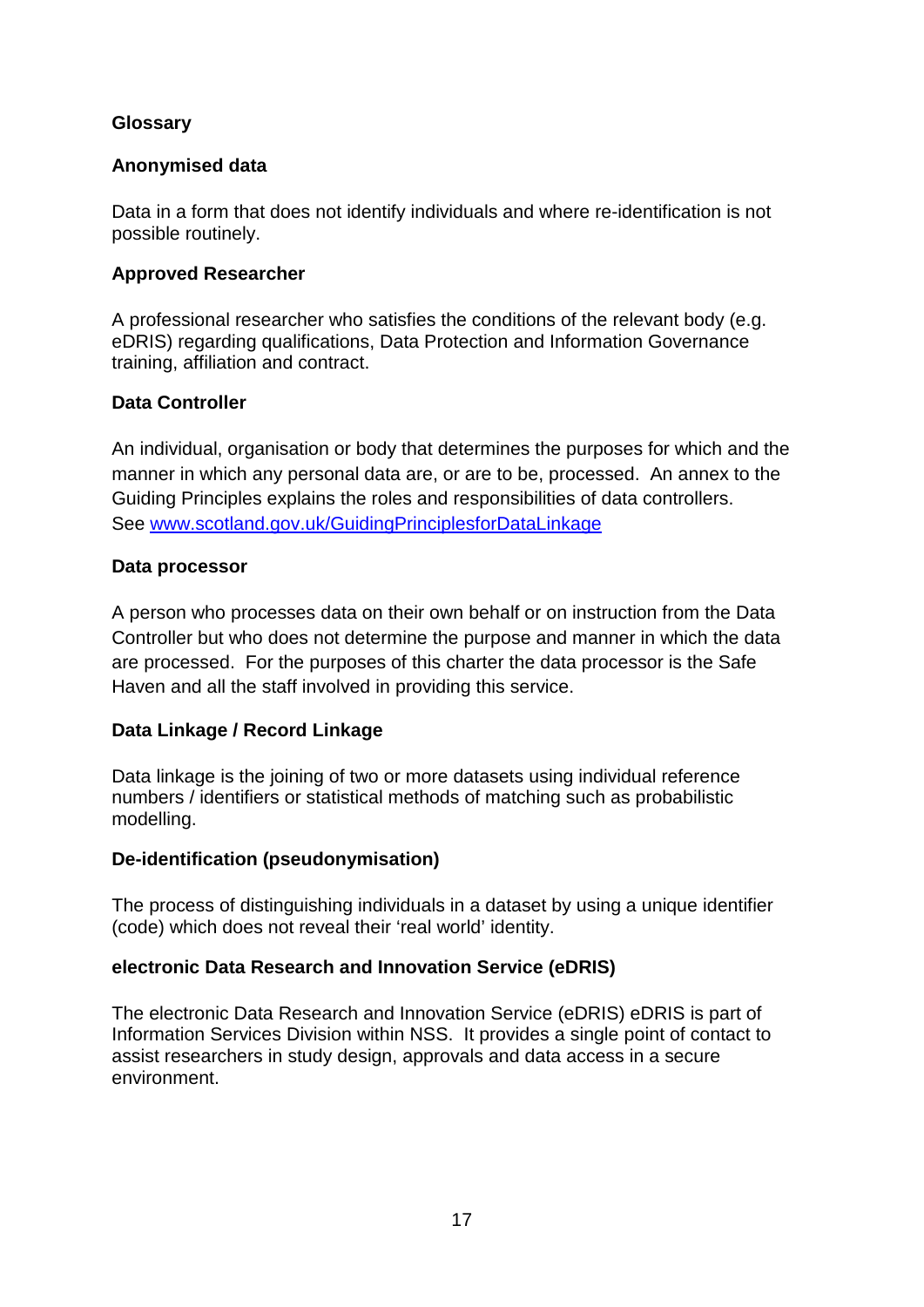#### **Farr Institute**

The Farr Institute is a UK collaboration to harness health data for patient and public benefit by setting the international standard for the safe and secure use of electronic patient records and other population-based datasets for research purposes. There are four centres across the UK, of which the Farr Institute-Scotland is one.

#### **Health informatics research**

Research using the data from electronic patient records. It usually involves combining (linking) data from a number of different sources.

#### **Individual Reference / Identifier**

Frequently a sequence of characters and/or numbers that is used and/or assigned by an organisation to a person to identify uniquely the person for the purposes of the organisation's systems and operations.

#### **Information Services Division (ISD)**

Information Services Division (ISD) is part of NHS National Services Scotland and provides statistical information and analysis for the NHS.

#### **National Records of Scotland**

The National Records of Scotland performs the registration and statistical functions for the Registrar General for Scotland, including responsibility demographic statistics and census and archival functions.

#### **NHS National Services Scotland (NSS)**

NHS National Services Scotland (NSS) is the organisation which provides advice and services to the rest of NHS Scotland. It includes Information Services Division.

#### **NHS Research Scotland (NRS)**

NHS Research Scotland (NRS) is a partnership involving Scottish NHS Boards and the Chief Scientist Office (CSO) of the Scottish Government with the aim of ensuring that NHS Scotland provides the best environment to support clinical research.

#### **Personal Data / Identifiable Data / Personal Information**

Information about an individual who can be identified from that information with or without other information.

#### **Pseudonymisation (de-identification)**

The process of distinguishing individuals in a dataset by using a unique identifier (code) which does not reveal their 'real world' identity.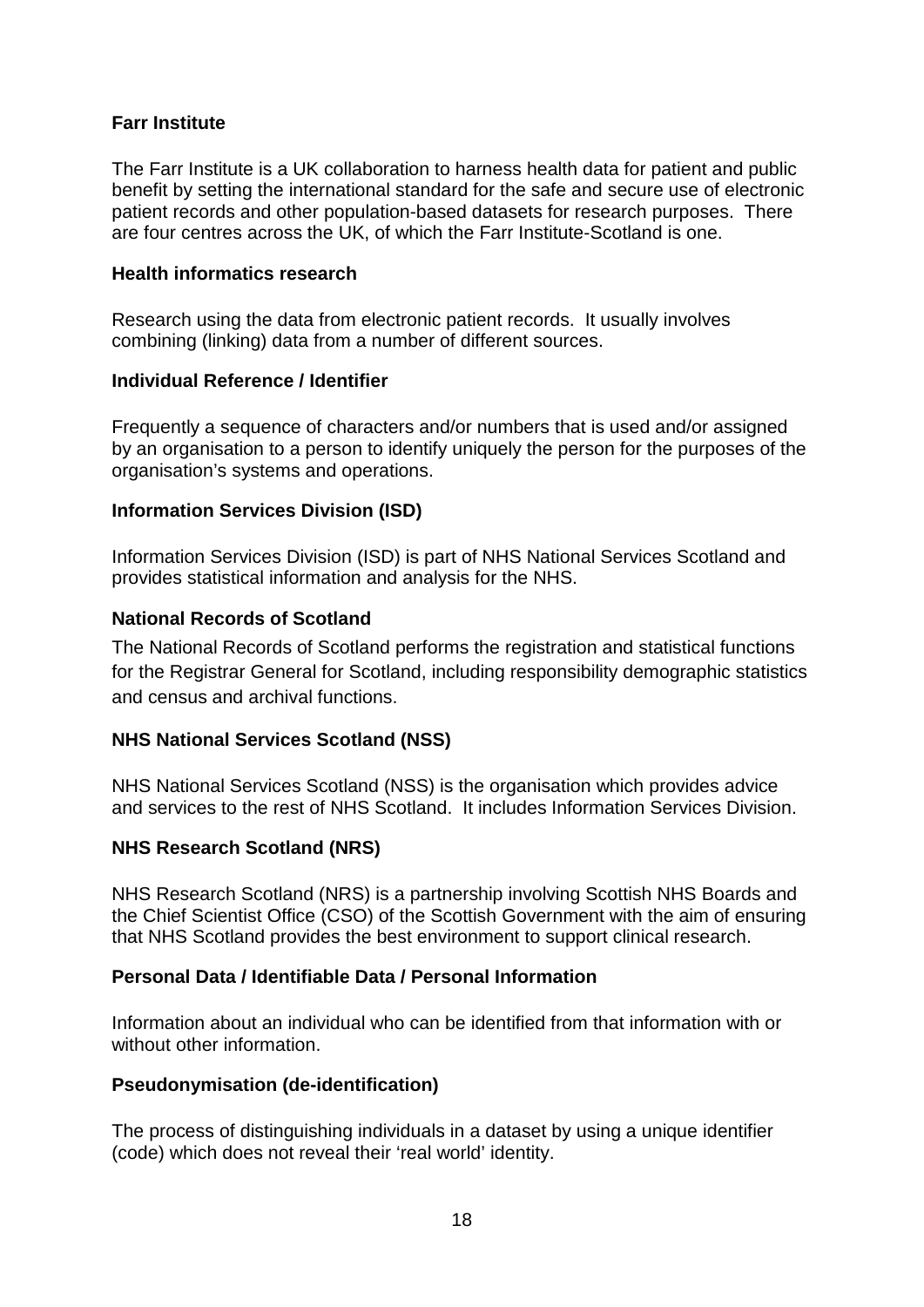#### **Public Benefit and Privacy Panel for Health and Social Care**

Governance structure of NHSScotland established with delegated authority from NHSScotland Chief Executive Officers and the Registrar General to scrutinise any use of NHSScotland controlled data and NHS Central Register data.

The<http://www.informationgovernance.scot.nhs.uk/>

#### **Re-identification**

The process of turning de-identified data back into personal data through the use of data matching or similar techniques.

#### **Safe Haven**

A term used to explain either a secure physical or remotely accessed environment, supported by trained specialist staff working under an agreed set of administrative arrangements with an organisation to ensure confidential personal information is processed, analysed and/or communicated safely and securely.

#### **Scottish Informatics Linkage Collaboration (SILC)**

Scottish Informatics Linkage Collaboration (SILC) is a collaboration between academic and public bodies in Scotland to deliver shared services and ensure that Scotland realises the benefits that can be derived through the legal, ethical and carefully controlled use of administrative, survey and other types of data.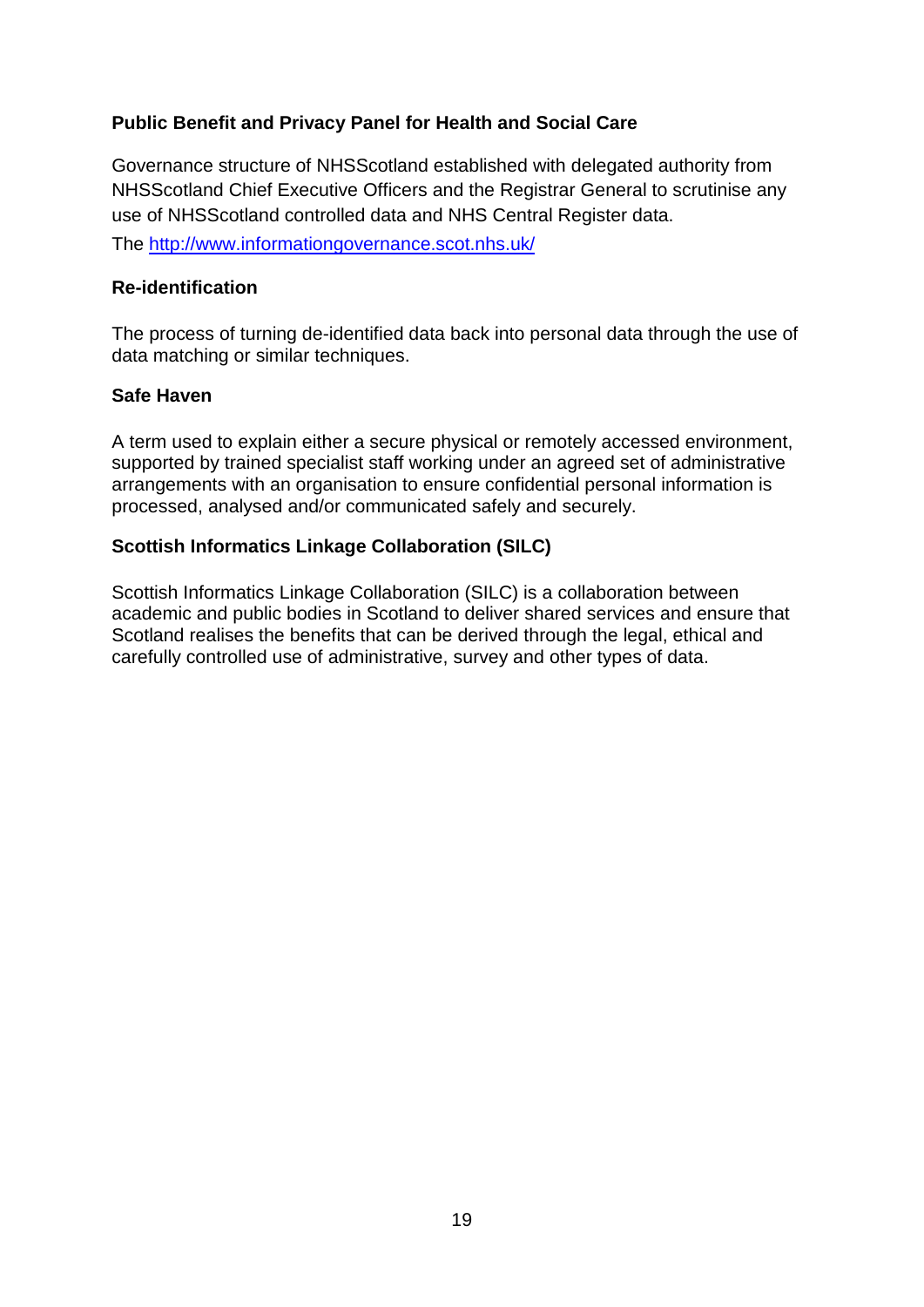# **Further Reading**

R Thomas and M Walport (2008) Data Sharing Review [http://webarchive.nationalarchives.gov.uk/+/http:/www.justice.gov.uk/docs/data](http://webarchive.nationalarchives.gov.uk/+/http:/www.justice.gov.uk/docs/data-sharing-review.pdf)[sharing-review.pdf](http://webarchive.nationalarchives.gov.uk/+/http:/www.justice.gov.uk/docs/data-sharing-review.pdf)

Information to share or not to share? Information Governance Review (2013) [https://www.gov.uk/government/uploads/system/uploads/attachment\\_data/file/19257](https://www.gov.uk/government/uploads/system/uploads/attachment_data/file/192572/2900774_InfoGovernance_accv2.pdf) [2/2900774\\_InfoGovernance\\_accv2.pdf](https://www.gov.uk/government/uploads/system/uploads/attachment_data/file/192572/2900774_InfoGovernance_accv2.pdf)

Anonymisation Code of Practice [http://ico.org.uk/for\\_organisations/data\\_protection/topic\\_guides/anonymisation](http://ico.org.uk/for_organisations/data_protection/topic_guides/anonymisation)

Data sharing code of practice [https://ico.org.uk/media/about-the](https://ico.org.uk/media/about-the-ico/consultations/2069/data_sharing_code_of_practice.pdf)[ico/consultations/2069/data\\_sharing\\_code\\_of\\_practice.pdf](https://ico.org.uk/media/about-the-ico/consultations/2069/data_sharing_code_of_practice.pdf)

Data Sharing: Legal Guidance for the Public Sector <http://www.scotland.gov.uk/Publications/2004/10/20158/45784>

Identifying 'data controllers' and 'data processors' Data Protection Act 1998 [http://ico.org.uk/~/media/documents/library/Data\\_Protection/Detailed\\_specialist\\_guid](http://ico.org.uk/~/media/documents/library/Data_Protection/Detailed_specialist_guides/data-controllers-and-data-processors-dp-guidance.pdf) [es/data-controllers-and-data-processors-dp-guidance.pdf](http://ico.org.uk/~/media/documents/library/Data_Protection/Detailed_specialist_guides/data-controllers-and-data-processors-dp-guidance.pdf)

Identity Management and Privacy Principles [http://www.scotland.gov.uk/Topics/Government/PublicServiceReform/efficientgovern](http://www.scotland.gov.uk/Topics/Government/PublicServiceReform/efficientgovernment/privacyprinciples) [ment/privacyprinciples](http://www.scotland.gov.uk/Topics/Government/PublicServiceReform/efficientgovernment/privacyprinciples)

Joined up data for better decisions: Guiding Principles for Data Linkage <http://www.scotland.gov.uk/Publications/2012/11/9015>

Christie Commission on the Future Delivery of Public services <http://www.scotland.gov.uk/Resource/Doc/352649/0118638.pdf>